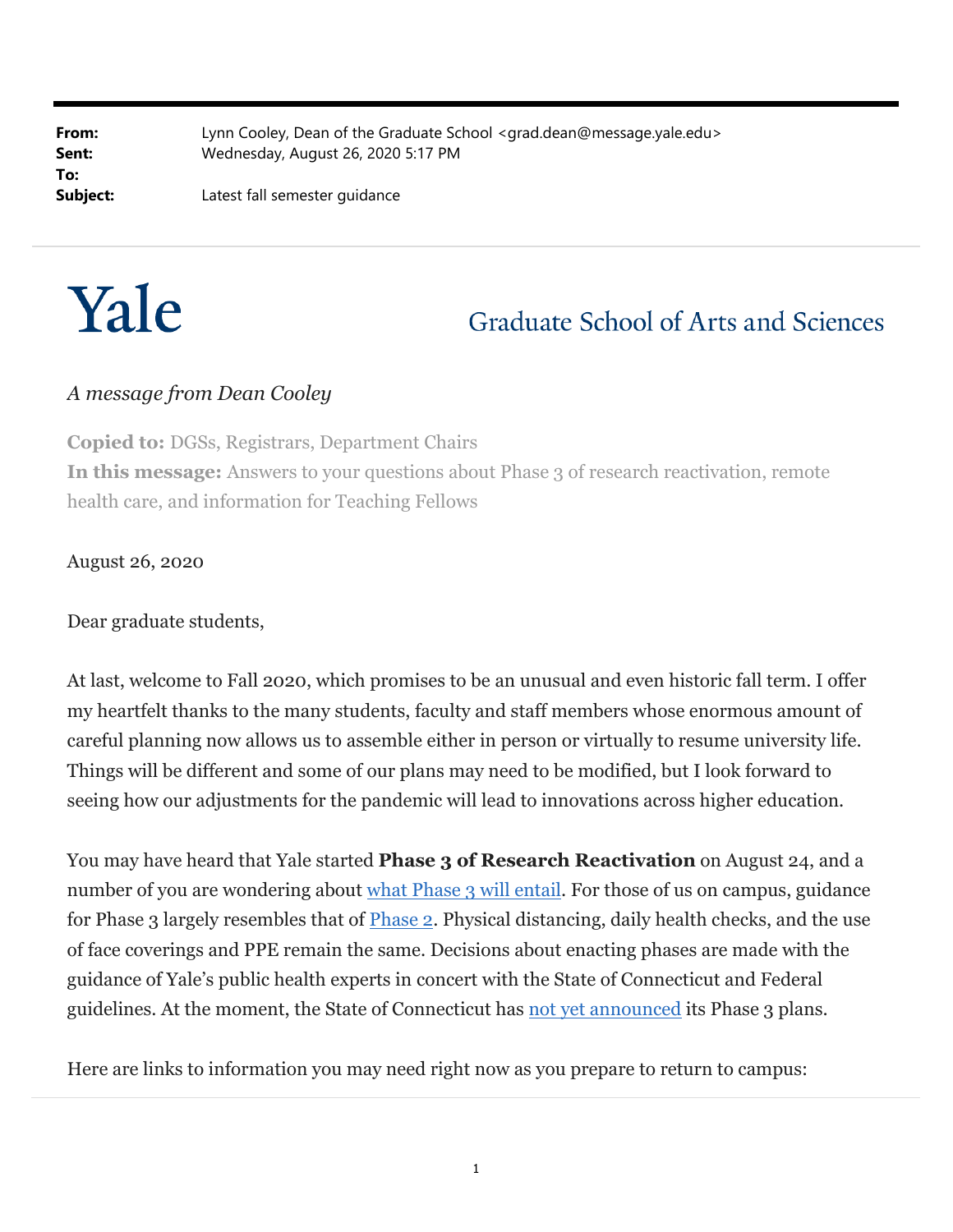- For the Vice Provost for Research's August 17 announcement about Phase 3
- For detailed information about Phases 2 and 3
- For detailed guidance about returning to campus including safety requirements, responsibilities, and reporting
- For information about how to access laboratory safety plans in EHS Integrator

You will notice in the FAQs below that there are a number of questions about **health care for students registered and located away from New Haven** and **working conditions for Teaching Fellows (TFs**). This table is designed to help you understand your status and the corresponding on-campus access and healthcare coverage. I have included answers to a number of your questions below.

Some of you are understandably anxious about being required to teach in person, even if you feel unsafe returning to campus. *I want to emphasize that no Teaching Fellow will be required to teach in person under any circumstances.* If you have any questions about this, please contact Pam Schirmeister at pamela.schirmeister@yale.edu. You may also use this webform to report issues related to your teaching assignments now and throughout the term.

I will schedule GSAS Town Hall meetings throughout the semester as issues arise. In the meantime, updated information and answers to your questions will be posted on the GSAS website in the form of FAQs. As always, feel free to contact the GSAS office with questions or concerns now and as the term progresses. Please do stay in touch, adhere to the COVID health recommendations, and have a wonderful semester.

With best wishes for your health and success,

Lynn Cooley

Dean, Graduate School of Arts and Sciences C.N.H. Long Professor of Genetics Professor of Cell Biology and of Molecular, Cellular & Developmental Biology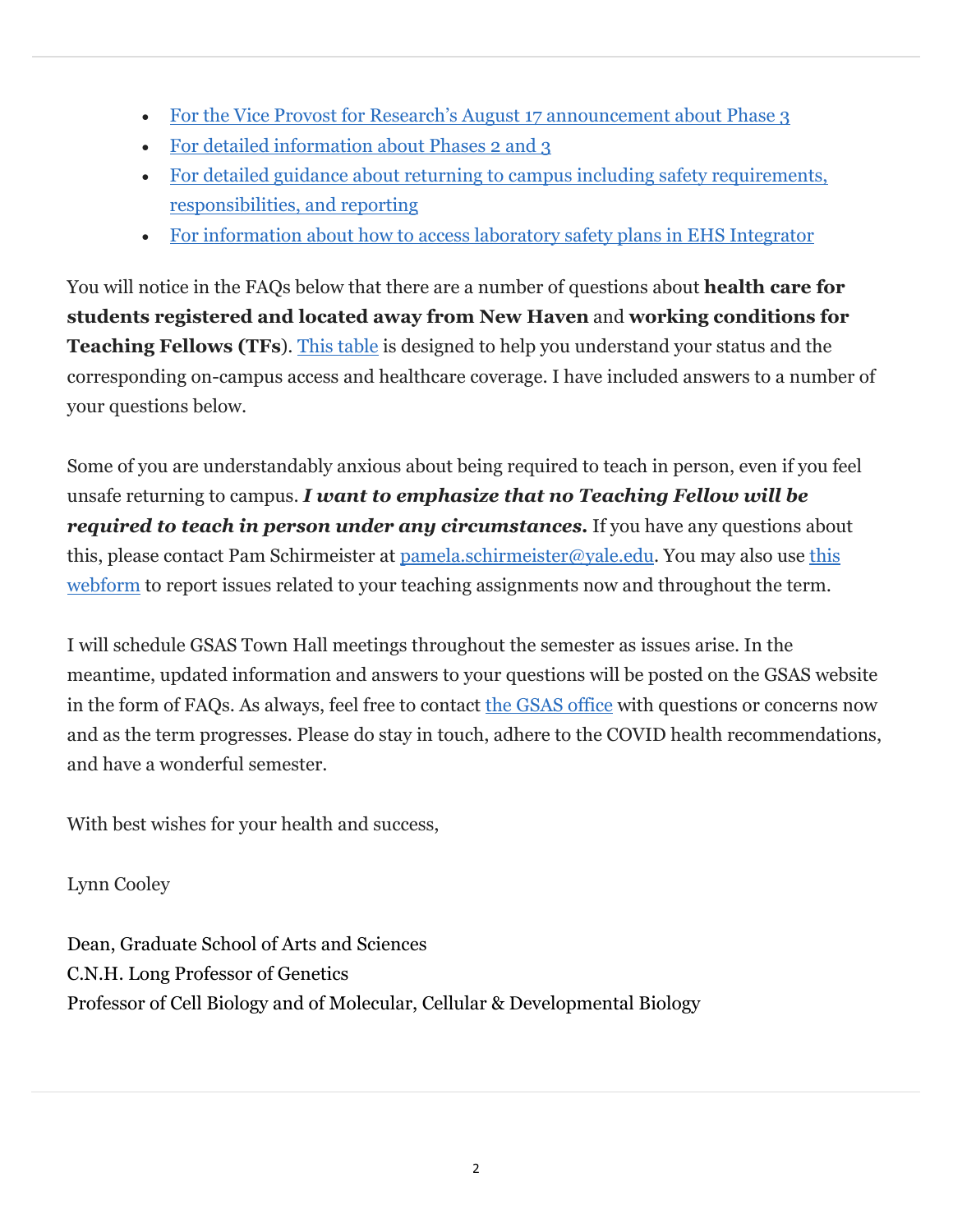# **Questions and answers**

# **Registration** *in absentia*

#### **Who may register** *in absentia***?**

Please see this useful chart to see if registering *in absentia* fits your situation.

### **What is the deadline to register** *in absentia?*

The deadline to register *in absentia* has been extended to September 30.

## **Healthcare coverage**

### **If I register** *in absentia* **am I eligible for the academic travel rider?**

The deadline for applying for the fall 2020 travel rider has passed.

A student must be approved to register *in absentia* in order to apply for the travel rider. However, being approved to register *in absentia* does not mean you will receive the travel rider as you must apply for it before the deadline. Information about the travel rider can be found here. Yale Health has not announced dates for the opening and closing of the spring 2021 travel rider application.

## **I work remotely but haven't advanced to candidacy yet. What are my non-emergency healthcare options?**

According to the <u>Yale Health website</u> if you are away from New Haven, you can communicate with your provider through MyChart, and obtain medical care via telemedicine with the MyChart app. For licensing reasons, in some states this may take the form of a telephone call rather than video chat.

## **What are my healthcare options if I reside overseas?**

International SOS (ISOS) is offered by Yale for emergency and medical assistance coverage for travelers for acute and emergency medical issues.

## **What do I do if I test positive for COVID-19 or have some other medical emergency?**

If you test positive for COVID-19, call Yale Health or healthcare facility near your home. Stay calm,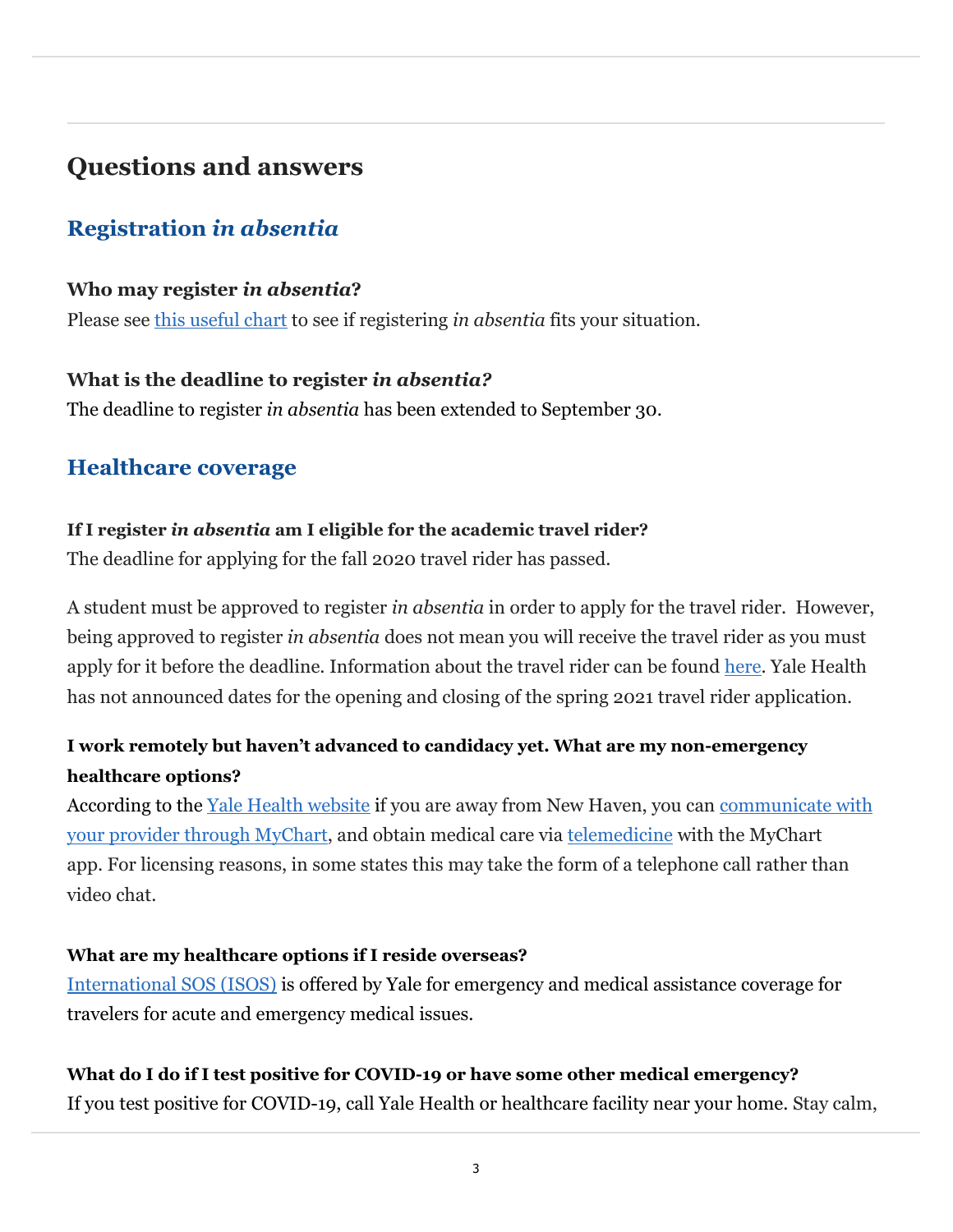self-isolate, and follow the instructions given to you by your provider.

#### *The Yale Health COVID-19 Hotline is 203-432-6604.*

*For all COVID-19 related questions, please see Yale Health's comprehensive webpage for students.*

For other medical emergencies you must call 911 as always.

# **Teaching**

### **How should Teaching Fellows (TFs) be registered in order to teach remotely?**

Students in any registration status may teach remotely.

#### **Who determines if a course will be taught in person or remotely?**

Faculty submit requests for in-person teaching of undergraduate courses to the College's Course of Study Committee which makes the decision. Graduate courses are managed by the programs themselves. Teaching fellows who wish to teach sections and labs on campus may request classroom space through the form sent from the TFP on 8/25.

## **If a course assigned to me is meant to be taught in person and I reside in New Haven, may I opt to teach it remotely?**

Yes, but some courses may request a TF who is willing to teach in person if necessary. In such a case, the program will appoint someone who might be willing to teach in person. No TF will be required to teach on campus without consent.

## **If a TF begins teaching in person and subsequently feels unsafe, is it possible to convert to remote teaching?**

Yes, and in fact all courses must offer a remote option even if some students learn in person.

#### **What are the guidelines for social distancing and desk placement in classrooms?**

All lab courses must go through a rigorous vetting process with EHS that includes a safety plan, and all courses must have a remote option. Please see the Yale Environmental Health and Safety website for detailed information about how our spaces are made as safe as possible for students, faculty, and the rest of our community.